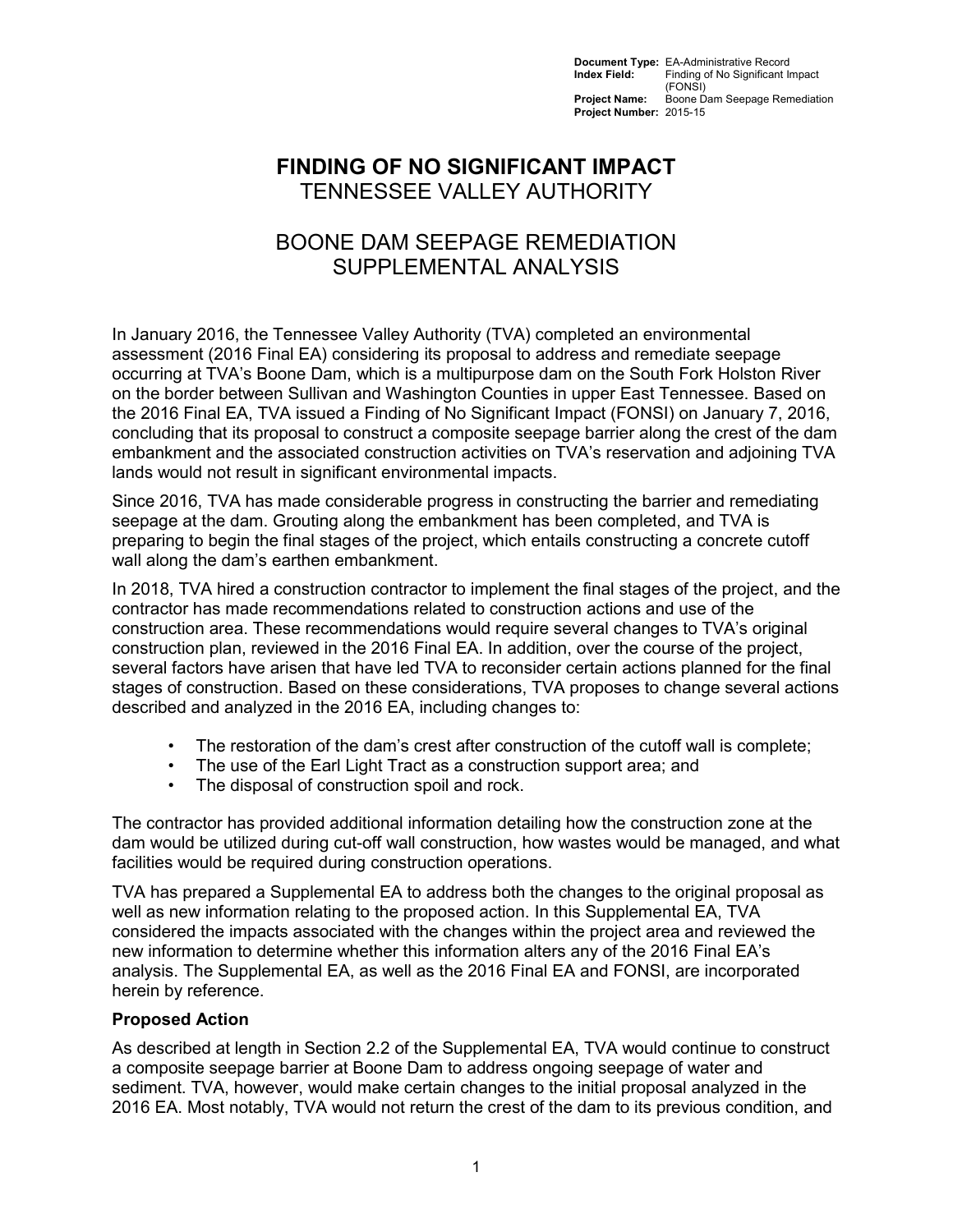for the final phase of construction, would change how it uses the Construction Support Areas near the dam, as well as how it disposes of construction spoils. A summary of the proposed actions follows:

- Crest Restoration: In the 2016 EA, TVA proposed to restore the crest of the dam as the fourth and final stage of seepage remediation. Early in the project, TVA lowered the crest of the earthen embankment 10 feet to create a work platform. Rather than removing the work platform and returning the crest of the dam to its previous height, TVA proposes to leave the work platform in place in its current condition and to install a permanent concrete flood wall, which would be approximately 9.6 feet in height and would create a minimum elevation of 1408.5 feet. The flood wall would be approximately 800 feet long, and each end would blend into existing grade at that same minimum elevation that corresponds with the concrete dam and right rim. The concrete wall would be either L-shaped or T-shaped.
- Construction Support Areas: In the 2016 Final EA, TVA identified two areas near Boone Dam to be used as Construction Support Areas. TVA has not, however, used the Earl Light Tract to the extent envisioned at the time. Only a few acres of the 71.2-acre area has been impacted by TVA's project to date. Under the Proposed Action, TVA would not utilize the parcel for construction support activities or spoils placement as planned, and would return the parcel for public use in early 2021 (estimated). TVA would remove the temporary parking area that was constructed at this location in 2016. TVA would consolidate the employee parking on Earl Light Tract into the construction area near the dam and on Tract 22R. In addition, TVA would no longer need to close a portion of Minga Road between and adjacent to these properties.
- Management of Excess Rock and Soil: Rather than move spoils from the cutoff wall construction to the Earl Light Tract for placement, TVA proposes to transport these materials to the Iris Glen Environmental Center in Johnson City, the Carter Valley Sanitary Landfill in Church Hill, Tennessee, and/or the EcoSafe Systems Landfill in Blountville, Tennessee. Clean spoils may be disposed of at other locations that meet environmental criteria. Based on initial estimates, TVA anticipates approximately 38,000 cubic yards of solids/spoils would result from construction of the cutoff wall and related infrastructure improvements. In addition, TVA estimates more than 400,000 gallons of fluids would be treated on-site, with the separated sediment and solids transported offsite for disposal.

The Proposed Action also includes more detailed information about how TVA proposes to construct the cutoff wall at the dam. The 2016 Final EA included a general description of cutoff wall construction but additional information was made available in 2018 when design was completed. As addressed in greater detail in Section 2.2.3 of the Supplemental EA, TVA's construction at the site of the dam would include the following:

- Excavation along the cutoff wall alignment by installing over 300 secant piles using drilling techniques. These activities would require management, use and recirculation of drilling fluids ("slurry") on site, as well as the construction and operation of a slurry desanding area and processing/disposal area.
- Construction and operation of a concrete batch plant to supply concrete to pile locations after drilling and excavation stabilization. The plant site would include a storage area, silos for aggregate and concrete, scales and other infrastructure, including a workshop. TVA would truck the concrete from the batch plant to the placement location.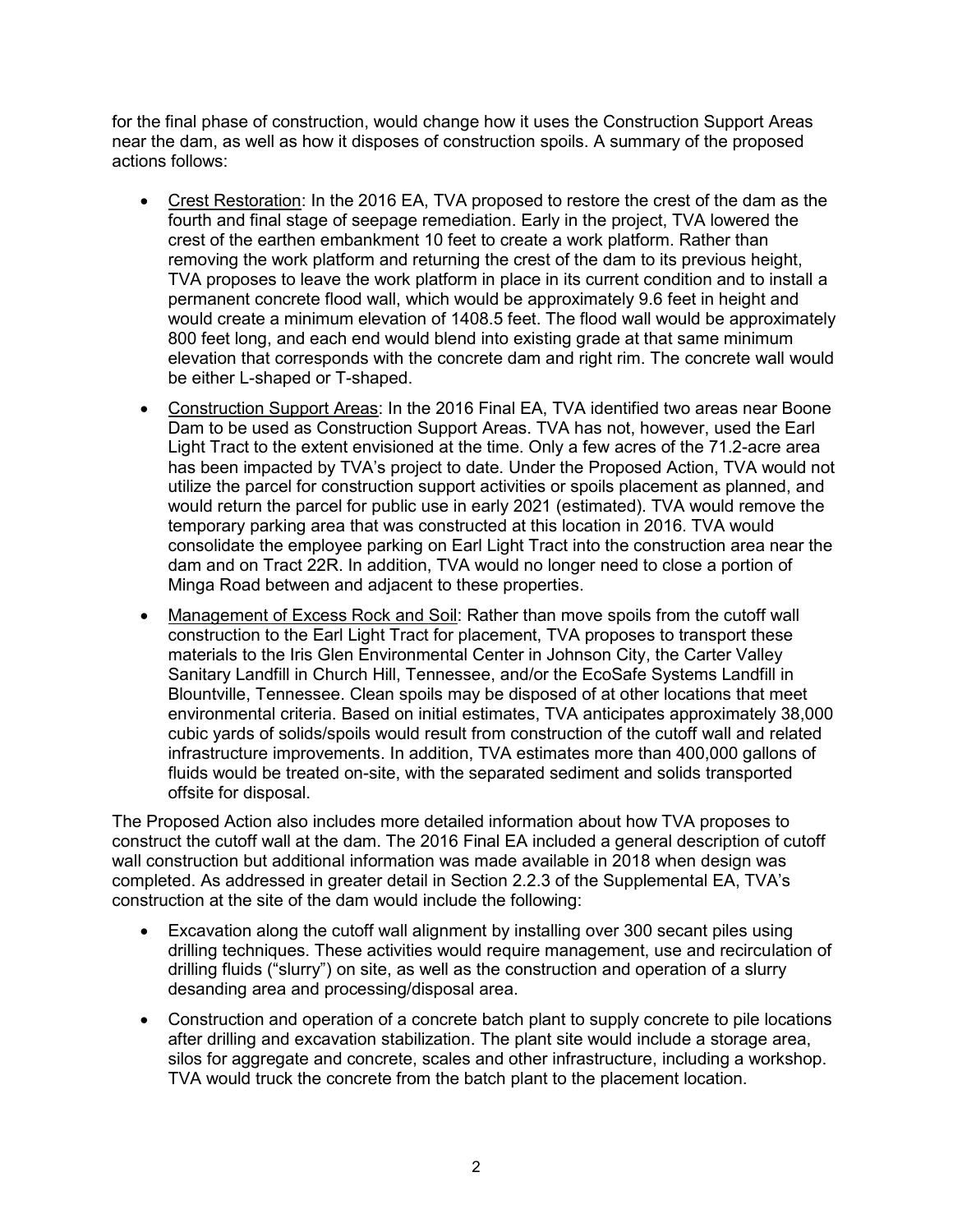- Construction and operation of a water treatment facility below the crest of the dam to treat all water used for either drilling, grouting, or cutoff wall construction on the work platform. Stormwater from the work platform would also be directed to this treatment facility. Once the water meets required quality standards, it would be discharged into the dam's tailrace.
- Construction and operation of drying ponds and a temporary drying area to dry fluids and solids resulting from cutoff wall excavation and slurry treatment prior to transporting the materials for disposal. Ponds would be installed for slurry settlement and to manage stormwater from the slurry desanding area. Settlement ponds would be utilized to ensure treatment of wastewater is separate from treatment of spent slurry. This infrastructure would be removed or capped with clean soils after completion of the cutoff wall, and the area would be seeded for restoration of vegetation.
- Construction and operation of a slurry desanding area for the production, treatment and collection of the slurry for cutoff wall construction.
- Installation of an extensive water supply and discharge system, including the use of a large floating pump on the upstream side of the dam to provide water supply and a pipe system to discharge treated water from the water treatment facility and water treatment ponds at the drying area. The slurry desanding stormwater would go to the ponds at the drying area, which in turn can be rerouted to either the water treatment area or the discharge point in the river below the dam, if the water is sufficiently clean to meet standards.
- Construction and operation of other support facilities, including the construction of parking, access roads, and an office facility, within the construction zone at Boone Dam.

#### **Supplemental Environmental Assessment**

In the Supplemental EA, TVA reviewed the potential environmental impacts of the changes proposed by TVA to the Boone Dam Seepage Remediation project. The changes to TVA's original proposal are limited in scope, in comparison to the original scope reviewed in the 2016 Final EA. Thus, TVA identified a limited number of environmental resources or issues that required further review in the Supplemental EA:

- Surface Water Resources
- Floodplains and Flood Risk
- Terrestrial Ecology
- Aquatic Ecology
- Recreation
- Transportation
- Waste Management
- Land Use
- Historic and Cultural Resources

In the Supplemental EA, TVA analyzed the continuation of the seepage remediation activities as described in the 2016 Final EA as the No Action Alternative. Generally, this alternative would result in greater impacts to resources at the Earl Light Tract, which TVA would utilize for construction support activities including the placement of spoils from the cutoff wall construction. These actions would temporarily impact wildlife and aquatic habitat on a large portion of the 71.2-acre tract and would require closure of a portion of Minga Road, which would impact local residents. The tract would be closed to the public for the life of the project, impacting recreation opportunities. The crest of the dam would be restored to its previous condition, requiring the borrow and placement of approximately 20,000 cubic yards of fill at the crest. As addressed in the 2016 Final EA, these activities would result in no significant impacts.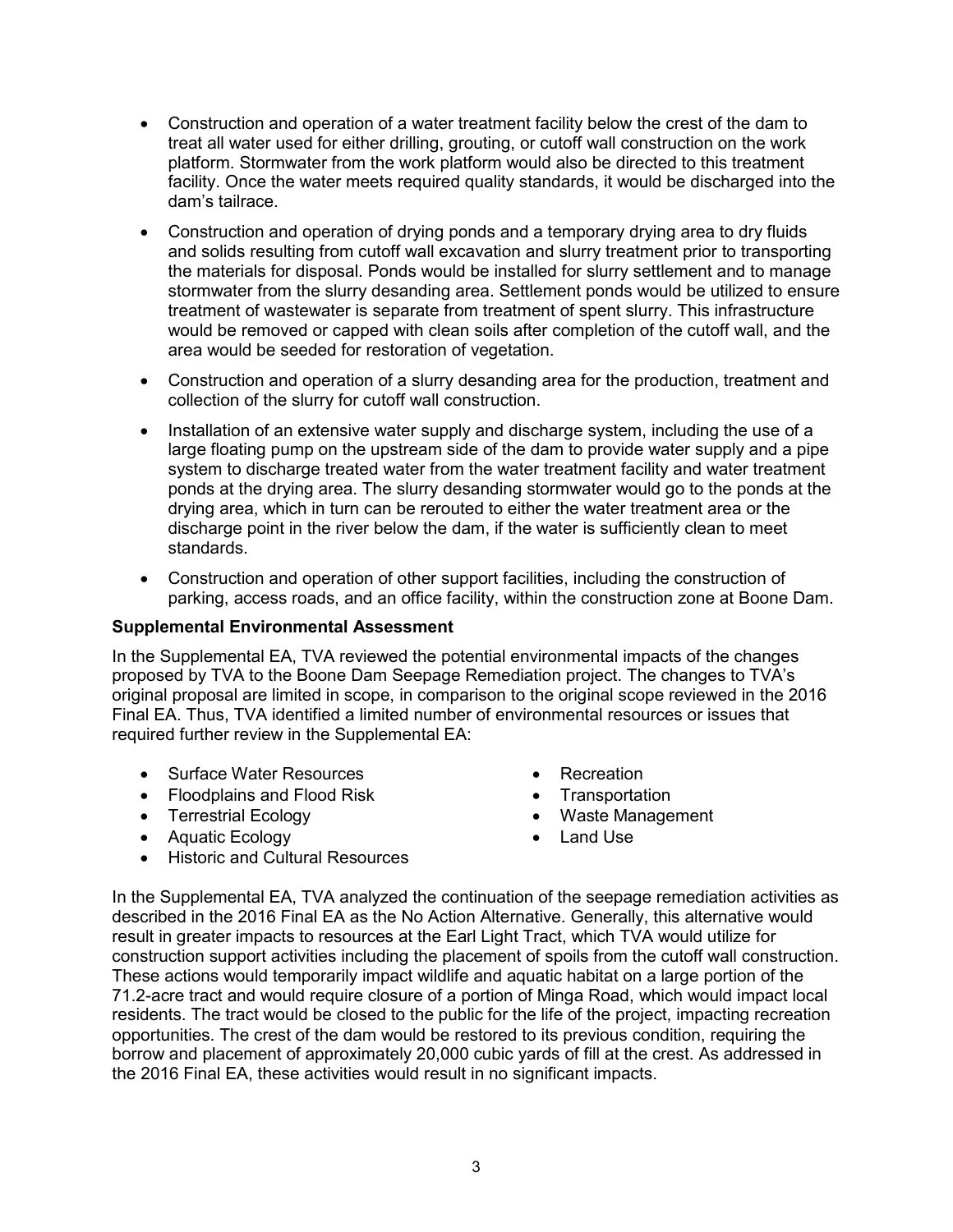TVA found that the Proposed Action would result in minor impacts to the environment and in some cases, fewer impacts than under the No Action Alternative. The installation of a flood wall at the dam's crest was found to have adverse effects on the historic character of the dam, although TVA has previously mitigated the impact. TVA would not be required to borrow and place approximately 20,000 cubic yards of fill at the crest of the dam, resulting in fewer impacts than the No Action Alternative. In addition, the proposal to transport construction spoils and waste to regional landfills would have negligible to minor transportation and waste impacts but would result in fewer impacts to the resources of the Earl Light Tract and would return the tract to the public's use sooner than under the No Action Alternative. There would be beneficial impacts to terrestrial and aquatic resources, land use, and recreation. In addition, there would be fewer impacts to residents along Minga Road, as the road would not be closed temporarily. Although Tract 22R would be used for additional activities (e.g., employee parking), the use would be similar to those described in the 2016 Final EA and no additional areas within Tract 22R would be disturbed.

#### **Necessary Permits and Consultation**

The following permits have been or would be obtained by TVA:

- National Pollutant Discharge Elimination System (NPDES) Stormwater Construction Permit: This permit is needed for clearing, grading or excavating of the project area to ensure proper stormwater management and treatment throughout the project. TVA submitted a site-specific Stormwater Pollution Prevention Plan to the Tennessee Department of Environment and Conservation (TDEC). No additional permissions would be needed for actions covered under the Proposed Action.
- Individual Aquatic Resources Alteration Permit (ARAP) Section 401 Water Quality Certification: TVA has obtained an Individual ARAP Section 401 Water Quality Certification from TDEC's Division of Water Resources for the alteration of waters of the state, including streams and wetlands. No additional permissions would be needed for actions covered under the Proposed Action.
- Section 10 / Section 404 Clean Water Act Permit: TVA has obtained a permit under Sections 10 and 404 of the Clean Water Act to implement dredge or fill activities in jurisdictional waters of the United States. TVA coordinated with the US Army Corps of Engineers (USACE) to obtain this permit. No additional permissions would be needed for actions covered under the Proposed Action.
- Ready Mix Concrete Permit NPDES General Permit: This permit is required for discharges of washwater, stormwater or a no-discharge recycle system associated with ready mix concrete facilities. A Ready Mix Concrete Facility RMCP Notice of Intent and site-specific Stormwater Pollution Prevention Plan would be developed and submitted to TDEC for approval.
- Special Waste Approval: TVA would obtain a Special Waste Approval for disposal of special wastes in a permitted landfill.
- Non-Title V Operating Permit: This permit is required for operation of an air contaminant source. This TDEC permit is needed for the proposed concrete batch plant.

Consultation with the Tennessee Historical Commission on the impact of federal actions on Tennessee historic and archaeological sites is required under Section 106 of the National Historic Preservation Act. Consultation regarding the proposed project changes was completed with the Tennessee State Historic Preservation Office (SHPO). In 2015, TVA consulted with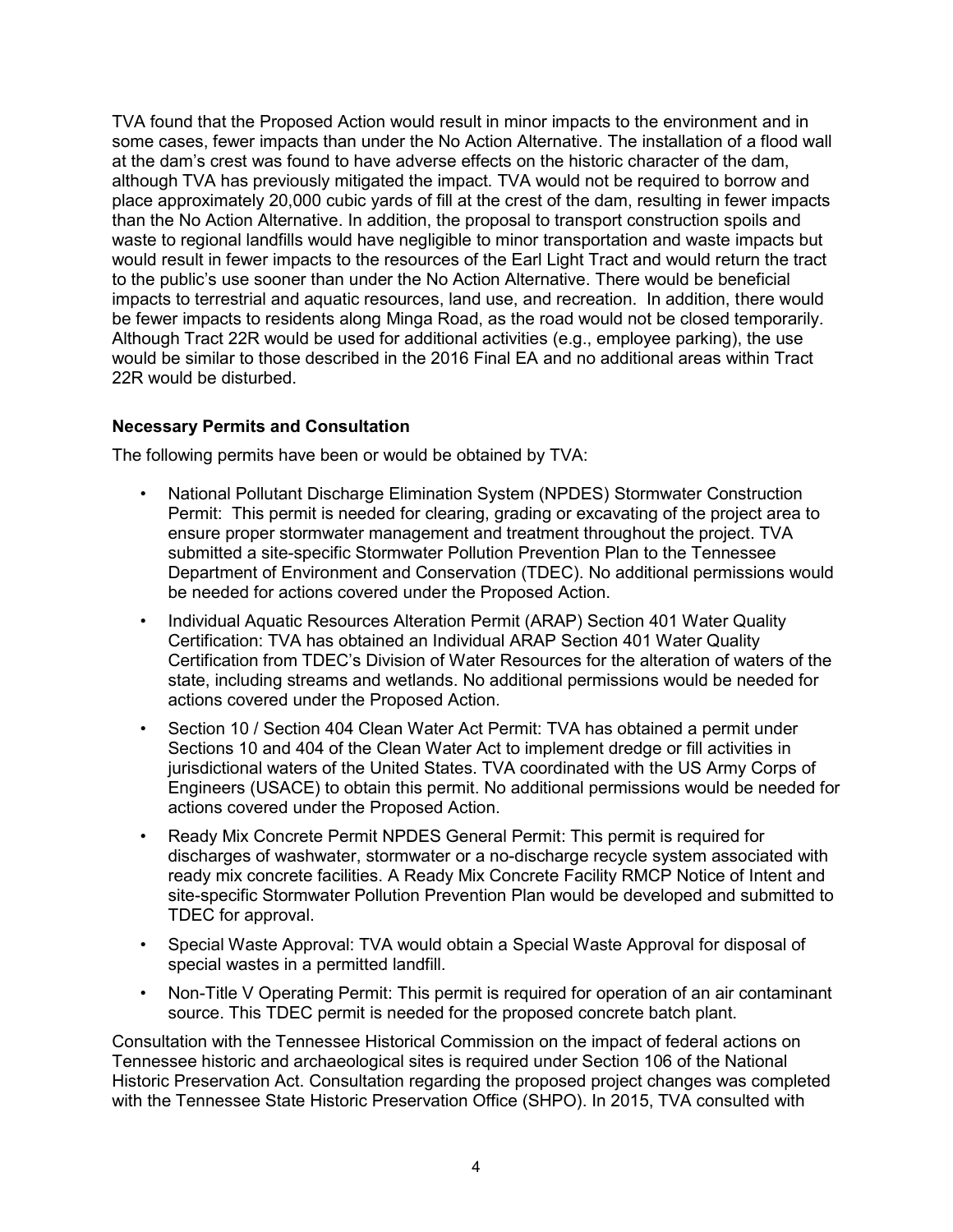interested federally recognized Indian tribes on impacts of the seepage remediation project on areas that may be of religious and cultural significance to them. Because no additional areas would be impacted under TVA's new proposal, TVA did not consult again with tribes regarding its proposal.

TVA has concluded that the proposed action would not require additional consultation with the U.S. Fish and Wildlife Service under Section 7 of the Endangered Species Act.

### **Mitigation and Restoration**

In the Supplemental EA, TVA identified one measure that may be necessary to mitigate a potential impact to floodplain benefits under an unforeseen circumstance. If, during the life of the project, the reservoir falls below the elevation of the floating water intake that TVA would install for water supply, TVA would be responsible for finding another source of raw water. This mitigation measure would minimize any adverse impacts to natural and beneficial floodplain values.

During consultation with the Tennessee SHPO, TVA and the SHPO concurred that the proposed installation of a flood wall at the dam's crest would adversely affect the Boone Hydroelectric Project, which is listed on the National Register of Historic Places. This adverse effect, however, was previously mitigated by TVA when TVA prepared and submitted Historic American Engineering Record documentation to the National Park Service, in accordance with a Programmatic Agreement between TVA and the Tennessee Historic Commission (Stipulation 11.B.1).

In addition, to address potential impacts to resources occurring at off-site waste disposal areas, TVA would apply the conditions for the approval of any placement of clean construction spoils at locations other than the Iris Glen, Carter Valley and EcoSafe landfill facilities. Clean spoils may be disposed in other locations that meet the following conditions:

- The property owner has contacted local or state officials and obtained verification that the spoils or fill can be placed in the designated area according to local or state regulations and environmental restrictions. Verification would be provided to TVA.
- No spoils or fill will be placed in the 100-year floodway.
- No spoils or fill will be placed in any wetland as defined by Section 404 of the Clean Water Act, the U.S. Army Corps of Engineers and the Tennessee Department of Environment and Conservation's Aquatic Resources Alteration Permit program.
- Prior to placement of spoils or fill, TVA Environmental Compliance and Operations staff will review the designated area and determine whether additional environmental review is needed.

TVA staff must verify that these conditions are met prior to approval of the placement of clean spoils at these locations.

Applicable mitigation measures identified in the 2016 Final EA remain valid through the completion of this project.